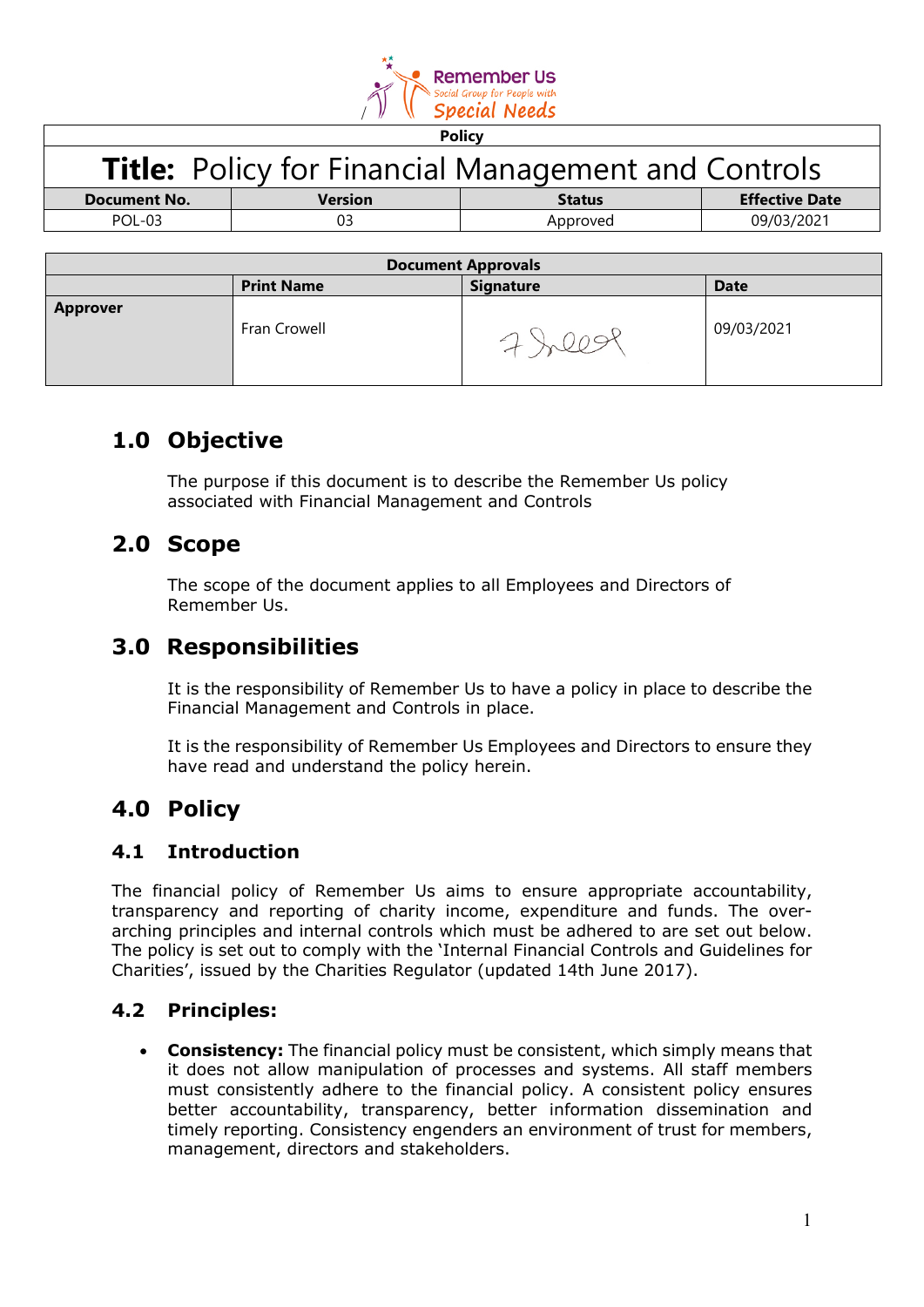

| <b>Title:</b> Policy for Financial Management and Controls |                |               |                       |
|------------------------------------------------------------|----------------|---------------|-----------------------|
| Document No.                                               | <b>Version</b> | <b>Status</b> | <b>Effective Date</b> |
| POL-03                                                     |                | Approved      | 09/03/2021            |

- **Accountability:** The financial systems are designed to make Remember Us more accountable to our stakeholders. As a trustworthy Charity we will account for all resources and expenses to the maximum possible extent.
- **Transparency:** Remember Us discloses all of its operations and provides all necessary information to stakeholders where required. This means that Remember Us will provide accurate and timely information to donors, beneficiaries and all relevant stakeholders.
- **Viability:** For Remember Us to be viable in the long run, this policy will set in place a mechanism to maintain a balance between its expenditure and income while managing exposure to risk. The policy outlines the requirement to undertake measures to ensure Remember Us continues to operate into the future, by undertaking a risk assessment, forward looking budgets and forecasts and strategic planning.
- **Integrity:** All Remember Us Directors and Staff follow all rules set by the financial policy without exception.
- **Oversight:** This policy ensures that the financial operation of Remember Us is reviewed on a regular basis to ensure that financial data is as expected.
- **Accounting standards:** The policy incorporates relevant national standards and protocols of financial accounting and record keeping.

## **4.3 Streams**

The following policies are set out below in relation to accounting for the various income, revenue, asset, liability and capital streams

- 4.3.1 Expenditure
- 4.3.2 Income Unrestricted, Restricted, Deferred
- 4.3.3 Capital Grants
- 4.3.4 Bank Accounts
- 4.3.5 Financial Reporting
- 4.3.6 Asset Management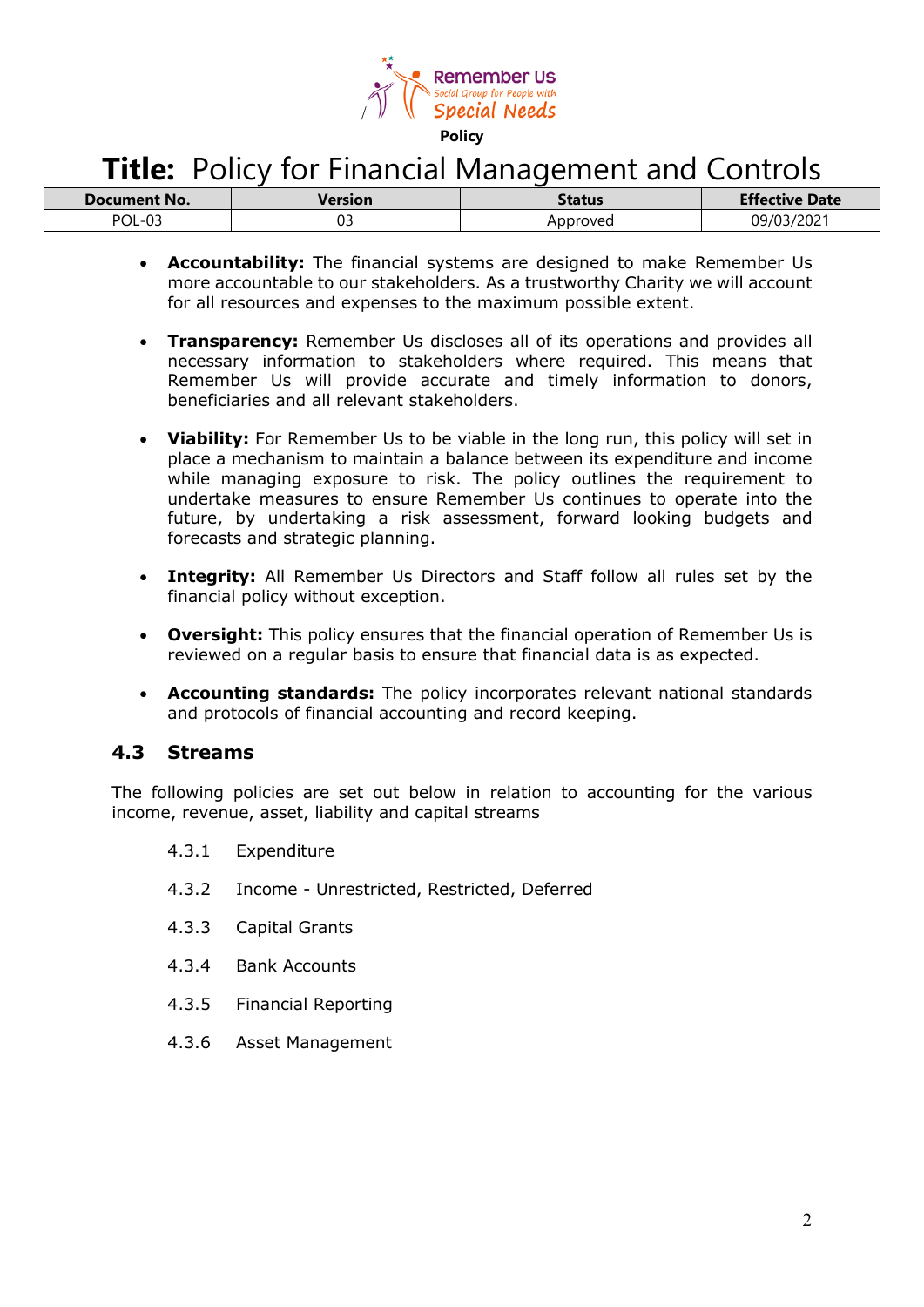

| וו<br>× |  |
|---------|--|
|---------|--|

| <b>Title:</b> Policy for Financial Management and Controls |         |               |                       |
|------------------------------------------------------------|---------|---------------|-----------------------|
| Document No.                                               | Version | <b>Status</b> | <b>Effective Date</b> |
| POL-03                                                     |         | Approved      | 09/03/2021            |

## **4.3.1 Expenditure**

### **Purchasing**

For purchases over  $\epsilon$ 2,000, multiple quotes (three where available) are required to be obtained to ensure financial value. Suppliers with a track record of quality are taken into consideration.

## **Expenditure Approval Limits**

*Note: All approvals outlined here relate to the paying out of monies which are already approved for budget purposes. A budget must be set on an annual basis and approved at board meeting by directors.*

- The Manager/Coordinator/Assistant Coordinator can approve budgeted expenditure up to €5,000.
- The sum total of cheques issued in any one day cannot exceed €5,000 without prior Board approval.
- Amounts between  $\epsilon$ 5,001 and  $\epsilon$ 25,000 must have the written\* approval of ALL authorised signatories.
- Amounts in excess of €25,001 must have the written\* approval of ALL Board of Directors of Remember Us.

\*written approval includes email, text message and written signature.

### **Invoices**

### **Approval**

- A written request\* will be made for any and all Purchases and expenditure. A copy of same will be attached to the invoice.
- Written requests must be made in line with budgetary approval.
- No payments will be issued without a written invoice/request.

\*written request includes email and letter format.

### **Payment**

- Invoices should be approved in line with expenditure approval limits set out above and paid within 31 days.
- Payment runs for invoices due must be made at least once per week.
- Payments are made by Cheque, Credit card, and/or online.
- All banking online transactions should be printed in hard copy and filed with the rest of the documentation.
- Passwords to access internet banking to be held by the Coordinator, Assistant Coordinator and one other designated person. Passwords should be changed quarterly. Passwords must be kept confidential and never shared with any 3rd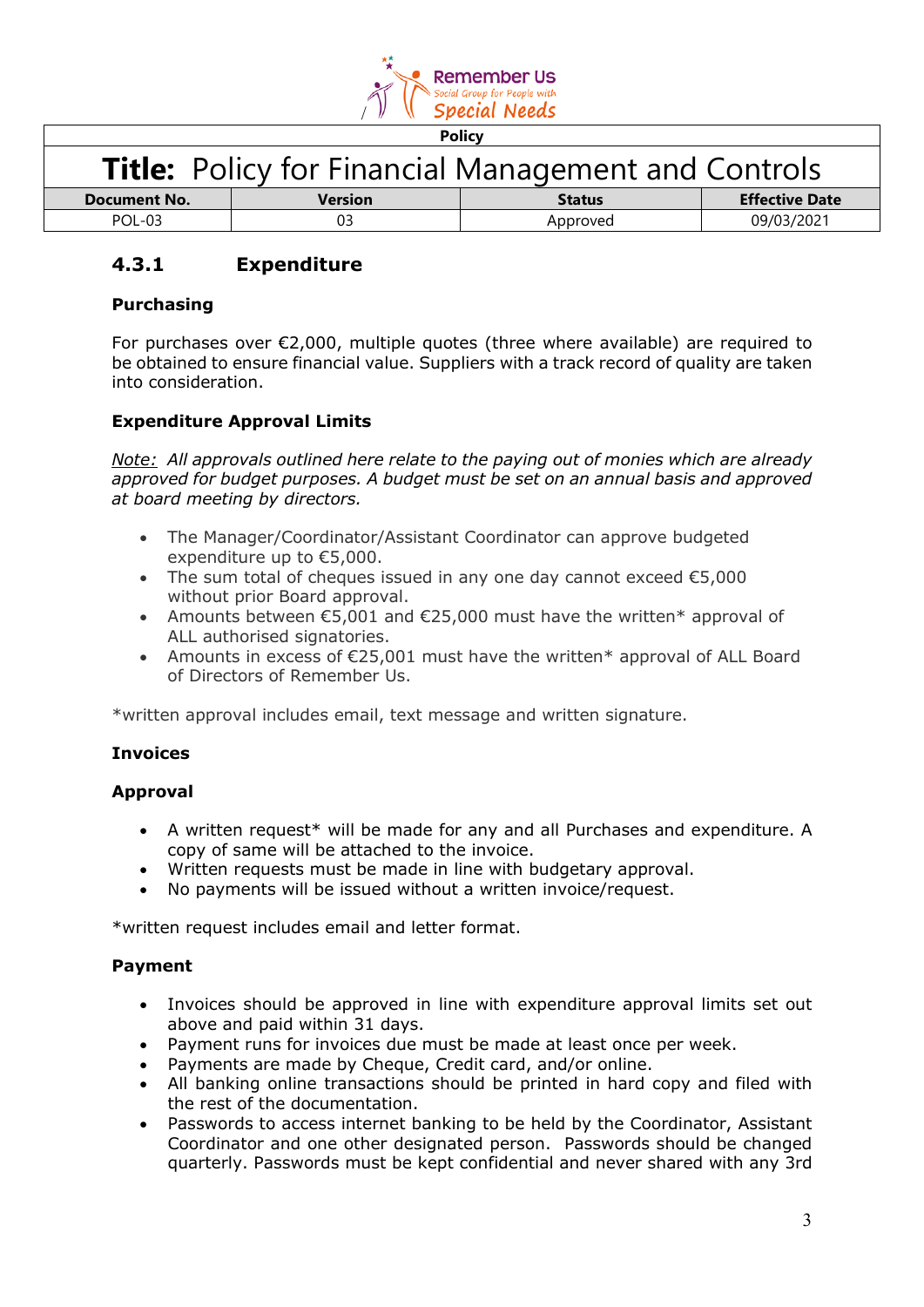

| <b>Title:</b> Policy for Financial Management and Controls |                |               |                       |
|------------------------------------------------------------|----------------|---------------|-----------------------|
| <b>Document No.</b>                                        | <b>Version</b> | <b>Status</b> | <b>Effective Date</b> |
| POI -03                                                    | 03             | Approved      | 09/03/2021            |

party. The sharing of passwords is a very serious breach of financial control system and disciplinary action should be taken for any breach

- Cheques must be signed by two of 4 listed signatories
- When not in use Chequebooks must be kept in a locked cabinet. Access to the cabinet must be restricted to the Coordinator/Assistant Coordinator or one other person designated by the Coordinator/Assistant Coordinator.
- No authorisation is provided for pre-signed cheques.
- Where practicable, payment should be made by a person other than the person requesting the payment – separation of duties.

### **Filing**

- Each invoice is to be referenced with EFT or cheque number.
- Invoices should be filed in their relevant files.
- A separate lever arch file is to be maintained for all payroll records. Copy payslips, gross to net listings PAYE/PRSI Returns, Revenue Receipts and other revenue documentation to be kept on this file. EFT reference to be noted on PAYE/PRSI returns and copy payslip.
- Files should be retained in the Office until after the annual audit. All bank and payroll records will be maintained indefinitely, and all other files are required to be retained for six years.

## **Company Credit Card**

- The company credit card can be used by the Manager, Coordinator and Assistant Coordinator only. The company credit card must be used for business purposes only, in conjunction with the employee's job duties. The credit card should not be used for any non-business, non-essential purpose. A credit card limit will be set at €2,000.
- The credit card balance will be cleared via direct debit each month.
- Any individual using the Company credit card is responsible for:
	- o Using the card only for its intended purpose
	- $\circ$  Retaining receipts and providing explanations for all company credit card transactions
- Details of the credit card are also held securely in a locked cabinet. Access to the cabinet must be restricted to the Coordinator/Assistant Coordinator or one other person designated by the Coordinator/Assistant Coordinator.

### **Standing Orders, Direct debit & Credit Card transactions**

- Approval process is as per Invoices above.
- The approval forms should be filed with the invoices.

#### **Expenses**

- It is the policy of Remember Us not to encourage the claiming of Expenses.
- Should extraordinary expenses be incurred by a volunteer or Board member it must be pre-approved by the Manager, Coordinator/Assistant Coordinator.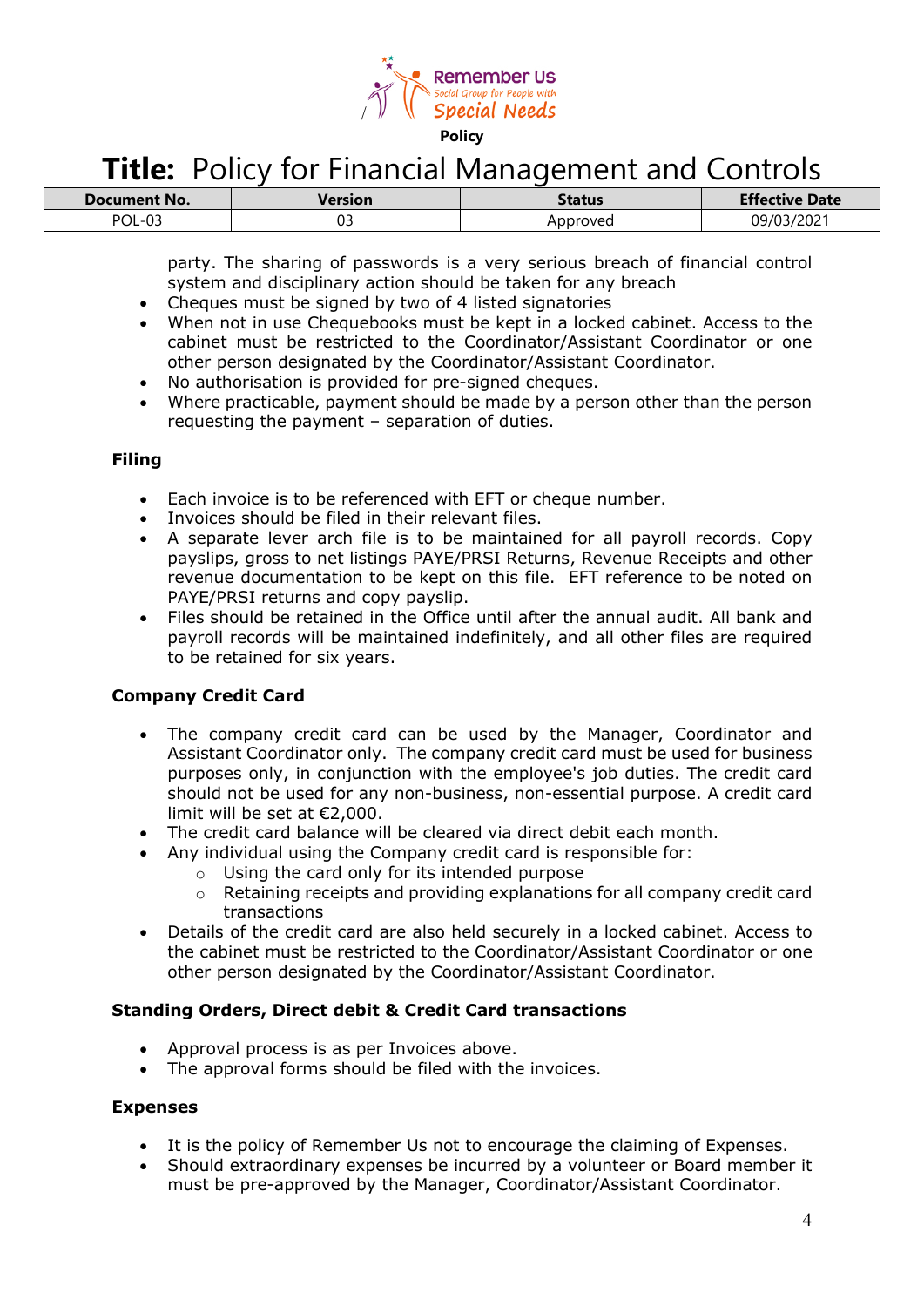

| <b>Title:</b> Policy for Financial Management and Controls |         |               |                       |
|------------------------------------------------------------|---------|---------------|-----------------------|
| Document No.                                               | Version | <b>Status</b> | <b>Effective Date</b> |
| POL-03                                                     |         | Approved      | 09/03/2021            |

- Should extraordinary expenses be incurred by the Manager, Coordinator/Assistant Coordinator these should be verified and approved by the Chairperson of the Board
- Receipts must be attached to the expense form.

## **Petty Cash**

- Petty cash float not to exceed €250.
- Receipts must be obtained and retained.
- All transactions must be recorded in a cash book.
- Petty cash must be locked in the locked cabinet at all times. Access to the cabinet must be restricted to the Coordinator/Assistant Coordinator or one other person designated by the Coordinator/Assistant Coordinator.
- Keys are to be kept only by Coordinator/Assistant Coordinator. No other person to have access to the locked cabinet unless authorised by the Coordinator/Assistant Coordinator.
- A transaction limit of €100 per transaction applies.
- All Petty Cash expenditure should come from sums within the cashbox, if additional money is required for the Petty Cash float, this should be requested separately.
- Petty Cash must be reconciled on a monthly basis.

## **Wages & Salaries**

- Wages & salaries must be made with deductions of statutory deductions (PAYE, USC and PRSI).
- A monthly statement must be submitted via ROS and paid quarterly.
- In line with the payment of expenses noted below, all payroll payments must be approved by 2 of 4 signatories.
- Payslips are required to be sent to the employee in password protected pdf format.
- Adherence to changes in payroll related matters must be made in line PAYE modernisation requirements.
- Appropriate records are maintained to enable quarterly reporting requirements of payslips and payments leaving bank account to be provided to funding agencies.

## **4.3.2 Income**

### **Procedures for incoming cash/cheques by post and credit card payments**

• The post is opened by the Manager, Coordinator/Assistant Coordinator [or by a person designated by the management team]. If there is any cash in the post, this must be recorded in the cash book and when it is lodged it is added to the monthly financial spreadsheet.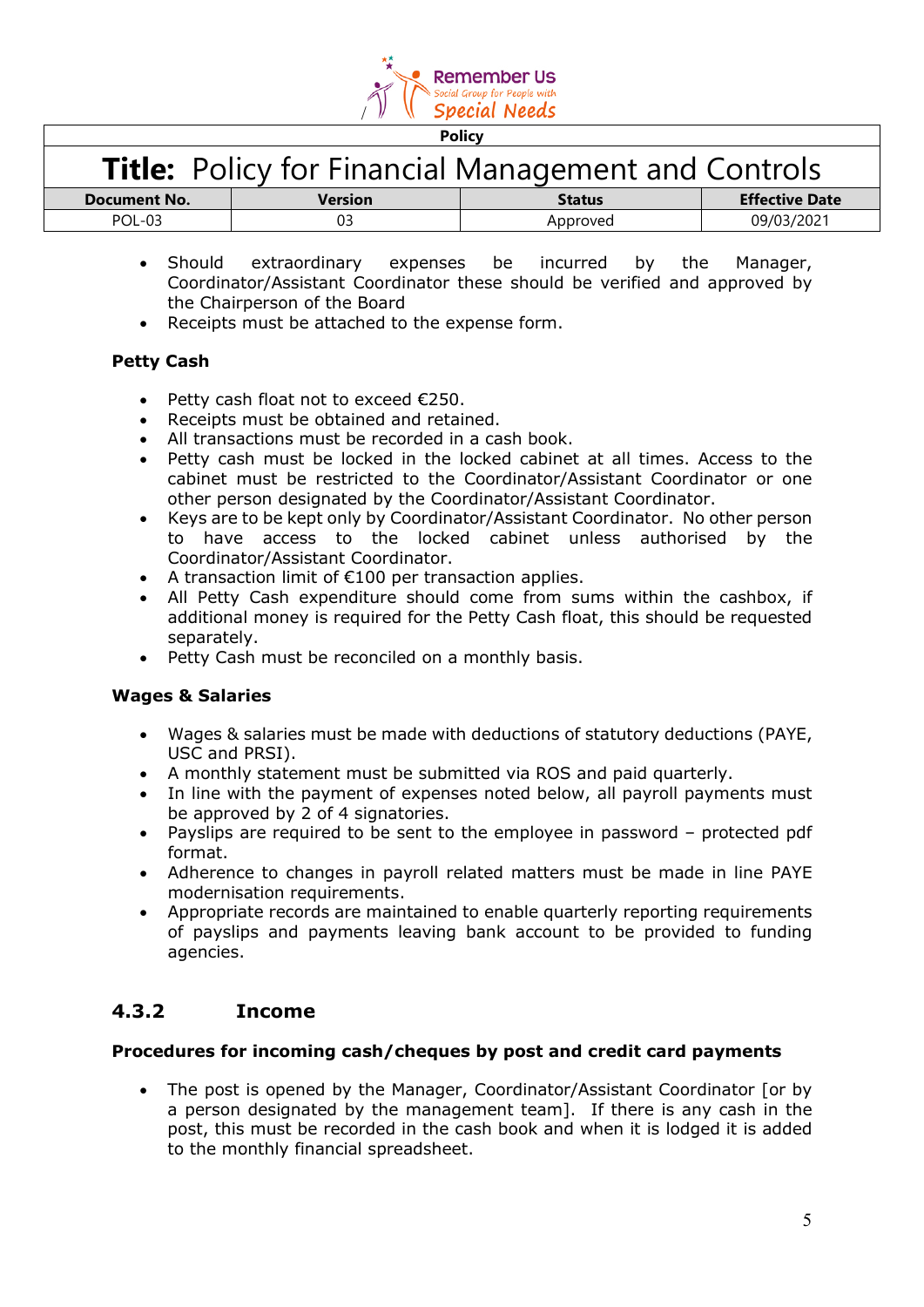

| <b>Title:</b> Policy for Financial Management and Controls |         |               |                       |
|------------------------------------------------------------|---------|---------------|-----------------------|
| Document No.                                               | Version | <b>Status</b> | <b>Effective Date</b> |
| POI -03                                                    |         | Approved      | 09/03/2021            |

- All cash and cheque payments must be receipted, where applicable. All cash received must be counted by two people and signatures noted in financial spreadsheet.
- All cash and cheque originals to be filed by the Manager, Coordinator/Assistant Coordinator in the cabinet under lock and key. Cash is arranged by denomination, appropriately sealed and the amount labelled on each bundle.
- The original accompanying correspondence is then filed appropriately.
- The Manager, Coordinator/Assistant Coordinator enters details of all payments into the excel accounts. Details to be entered are: amount, method of payment, purpose of payment. A receipt is issued when requested. Any donations received are acknowledged in writing.
- Lodgements to be made at least once a week by 2 persons, and documents filed appropriately.

## **Direct Debits/Standing Orders**

- Documentation must be obtained for direct debits and/or standing orders.
- All income must be recorded.
- All Direct Debits/Standing Orders should be reviewed quarterly.

### **Cash Receipts**

- The cash received on club nights/activities or handed into the office should be counted, witness and signed and countersigned by Team Leader/Staff member.
- The cash should be kept safe and returned to the Office as soon as possible with verification provided by the Coordinator/Assistant Coordinator.
- All cash to be filed by the Manager, Coordinator/Assistant Coordinator in the cabinet under lock and key.
- A reconciliation of cash should be completed on a weekly basis.
- Lodgements to be made at least once a week by 2 persons, and documents filed appropriately.

### **Public collections**

- Public collections are carried out by Remember Us only in the case of receiving the necessary permits.
- All collection boxes must be individually numbered and recorded of whom the box has been issued to.
- All collection boxes are security sealed in the office and taken to events sealed throughout.
- Lodgement of cash is outlined above by two unrelated persons. No deduction is made for expenses.
- A master schedule/record of events is maintained by the charity, including details of timing, event title, pricing (for ticketed events), total amount collected or received (ticketed events), total amount lodged, date of lodgement and lodgement reference number.
- All event tickets are pre-numbered.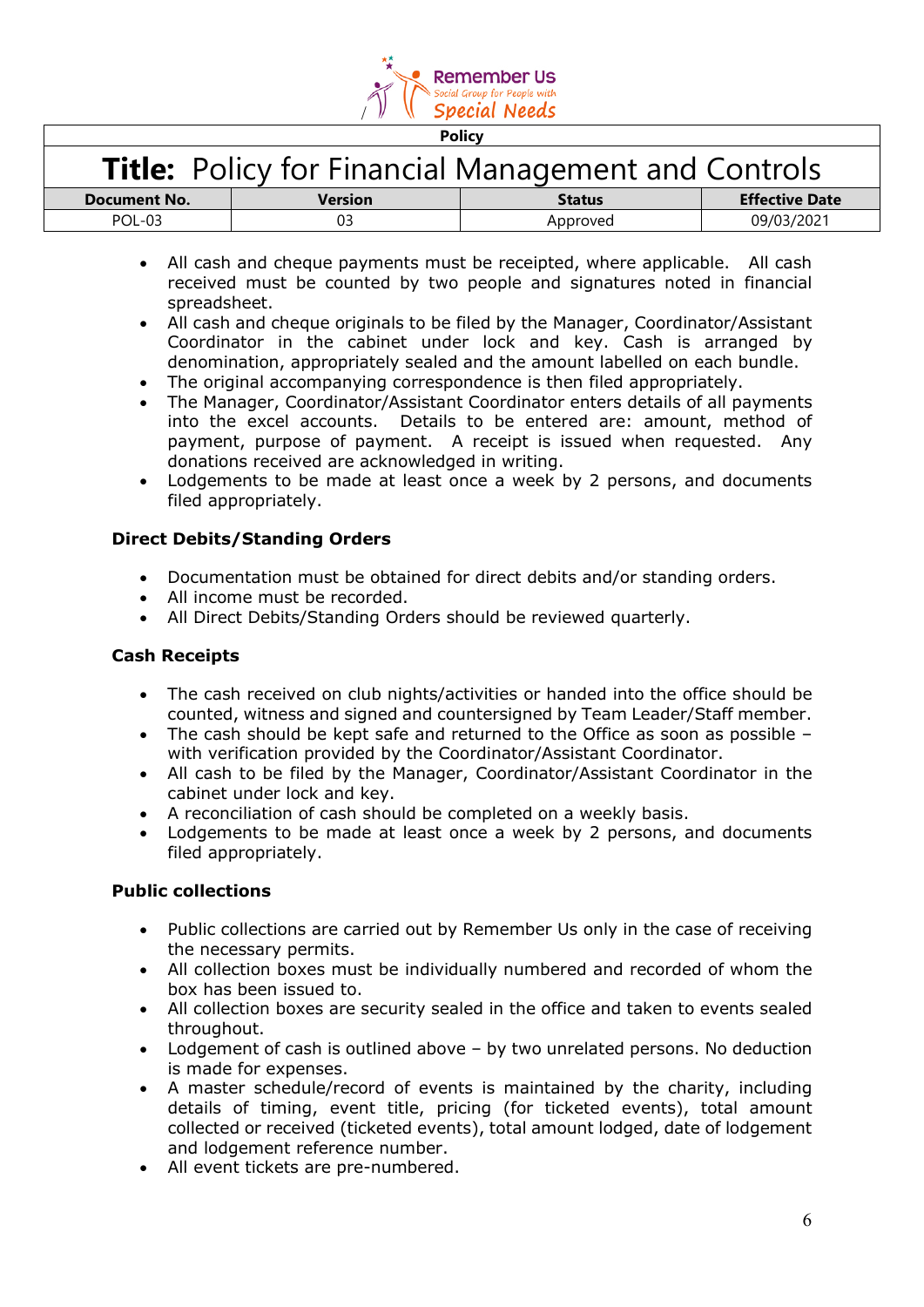

| <b>Title:</b> Policy for Financial Management and Controls |         |               |                       |
|------------------------------------------------------------|---------|---------------|-----------------------|
| Document No.                                               | Version | <b>Status</b> | <b>Effective Date</b> |
| POI -03                                                    |         | Approved      | 09/03/2021            |

- Details recorded of all persons allocated tickets to sell, and which ticket numbers they have been allocated.
- Records of unsold tickets are kept.
- Receipts are issued on request for all monies returned.
- There must be two unrelated persons involved in the issuing of tickets, counting of monies returned, recording of tickets returned and the lodging of monies, consistent with the remainder of this financial policy.
- A reconciliation must be completed between ticket records, money returned, and money lodged for each event.

### **Donor Documentation**

- All documentation must be processed according to the donor's requirements. All grant agreements which contain terms and conditions of funding must be signed by both the charity and the funder.
- All donors should receive a written acknowledgement and a receipt if requested with a copy kept on file in the office.
- A master record of all grants must be maintained by the charity (including details of funder, total grant amount, timing of payments, date received/receivable and related bank account used to receive the grant income) and stored in lockable cabinets.
- Bank accounts are appropriately labelled to ensure that the income is easily identifiable, in line with stated funding arrangements. This allows for appropriate accounting of same.
- As part of the bank reconciliation procedures, a reconciliation is completed between the grant income records, grant income received, and the amount recorded in the bank account.
- For gifts received, ensure that the 'Enduring Certificates (CHY3 Cert)' or 'Annual Certificates (CHY4 Cert)' are obtained from all donors.
- Perform an annual review to ensure that all eligible tax repayments are obtained.
- Ensure that the records of the eligible tax repayment is maintained and filed appropriately.

## **4.3.3 Capital Grants**

• Capital grants are processed in accordance with the terms of reference.

## **4.3.4 Bank Account**

Remember Us has 4 authorised Signatories on all bank accounts.

### **Bank Account Signing Rules**

• The following rules will apply when issuing cheques from the Remember Us bank account.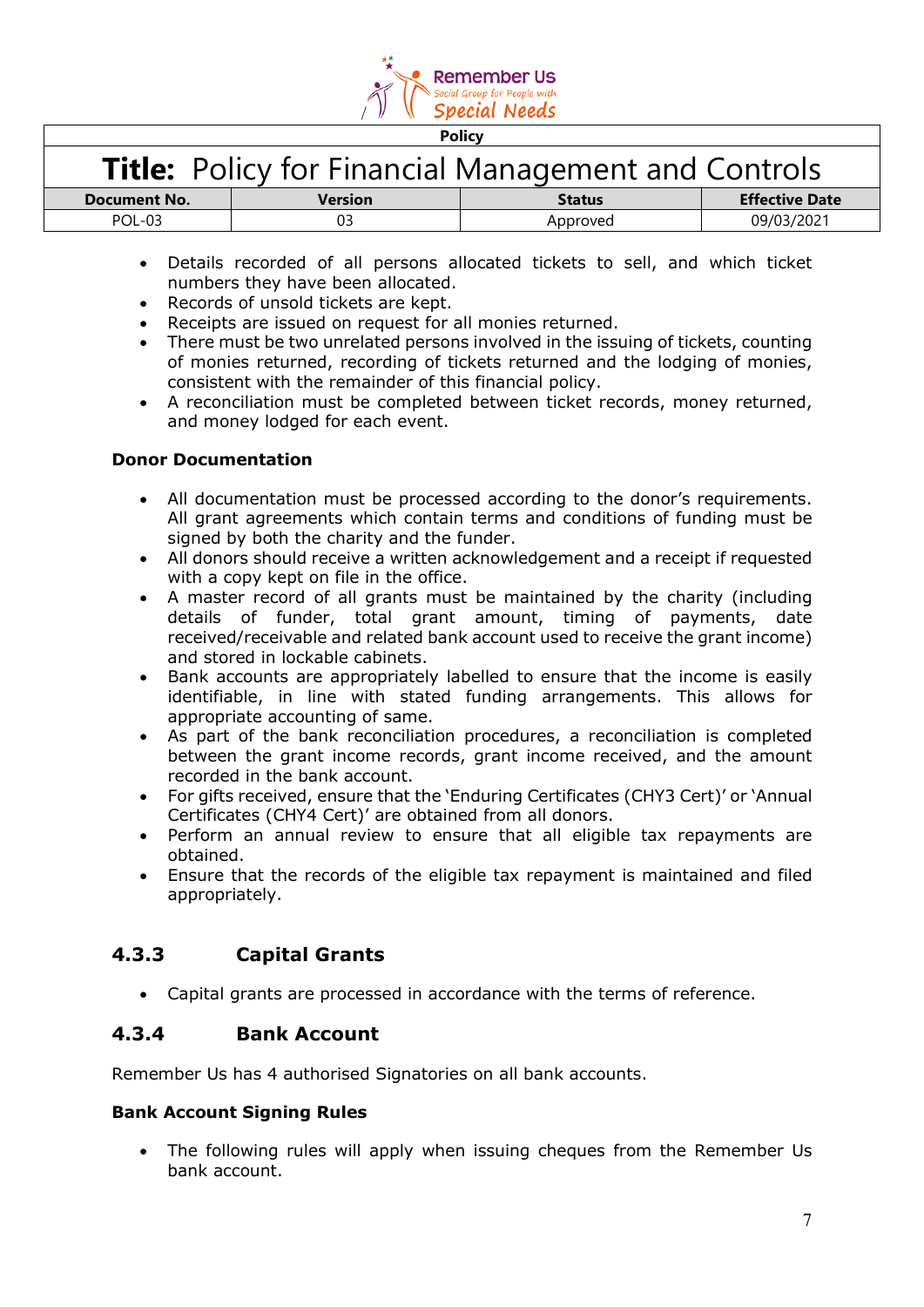

| <b>Title:</b> Policy for Financial Management and Controls |         |               |                       |
|------------------------------------------------------------|---------|---------------|-----------------------|
| Document No.                                               | Version | <b>Status</b> | <b>Effective Date</b> |
| POI -03                                                    |         | Approved      | 09/03/2021            |

- Any changes to online administrators users or payment authorisers should be approved by the board
- Any changes to authorised signatories should be approved by the board
- Where a member of staff/board leaves, access to bank accounts must be revoked. Manager/Coordinator will ensure access credentials are removed and passwords are changed and notify the Board of Directors of this.
- All cheques/on-line payments issued from Remember Us Limited must be signed by 2 of the 4 authorised signatories.
- Cheques/on-line payments issued from Remember Us Limited with a value greater than €25,000.01 must have the written\* approval of ALL members of the Board of Directors of Remember Us Limited in addition to being signed by 2 of the 4 authorised signatories.

\*written approval includes email, text message and written signature

## **Bank Account Records**

A bank account record must be maintained for all accounts. On a monthly basis, the bank account records must be balanced and reconciled with accounting records.

### **Bank Statements**

- Bank Statements must be obtained on a monthly basis.
- All items must be checked off against the income and expenditure records.
- Bank statements should be kept on a separate lever arch file and filed in date/numerical order.
- Any item on the statement but not on the records e.g. bank charges must be queried if necessary and recorded when satisfied that it is a bone fide income or expenditure.

### **Bank Reconciliation**

- The bank account must be reconciled on a monthly basis. The Manager will present this reconciliation to the Board of Directors for sign off.
- Outstanding income and expenditure can be identified by checking each item on the statement against the records. Items which have not come through will be thereby identified.

## **4.3.5 Financial Reporting**

## **Reporting**

- All income and expenditure must be recorded when the transaction has occurred.
- As noted above, supporting documentation must be filed in the appropriate folders.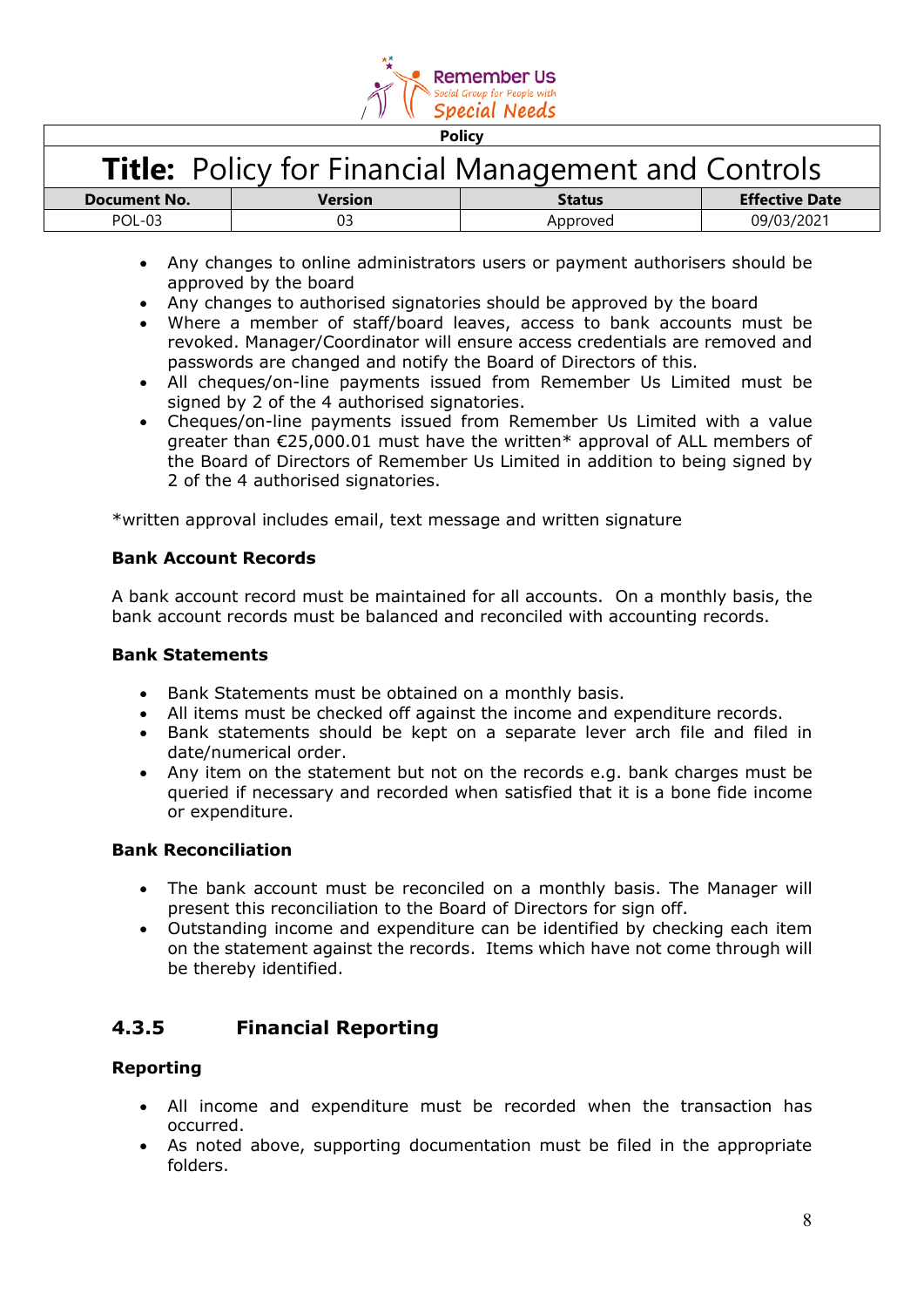

| <b>Title:</b> Policy for Financial Management and Controls |         |               |                       |
|------------------------------------------------------------|---------|---------------|-----------------------|
| Document No.                                               | Version | <b>Status</b> | <b>Effective Date</b> |
| POL-03                                                     |         | Approved      | 09/03/2021            |

- An executive report must be presented at each Board Meeting detailing and outlining the expenditure and cash position.
- A Financial Report must be prepared and provided to the full Board on an annual basis.

### **Budgets**

An annual budget must be prepared.

### **Financial Statements**

- Financial statements must be prepared on an annual basis and signed off by the Board.
- The Financial Statements must be audited on an annual basis. The financial statements must be approved by the Board of Directors in advance of the AGM where they are again presented.
- The Financial Statements must be lodged with the Companies Office on an annual basis.
- The Financial Statements must be filled with regulatory bodies (including the Charities Regulator) on an annual basis.

## **4.3.6 Asset Management**

### **Fixed Asset Register**

- A fixed asset register will be maintained and updated annually. A review of the register must be undertaken to ensure that the assets are being used in the most optimal manner for the charity.
- Assets will be recorded when purchased.
- Make, model and serial numbers should be recorded for material items (items of value greater than  $E1,000$  agreed)

### **Depreciation Policy:**

| <b>Asset Type</b> |           | <b>Depreciation</b>                   |
|-------------------|-----------|---------------------------------------|
| Premises          | Freehold  | 50 years                              |
|                   | Leasehold | the<br>Over<br>period of the<br>lease |
| Computers         |           | $-25%$<br>per<br>annum                |